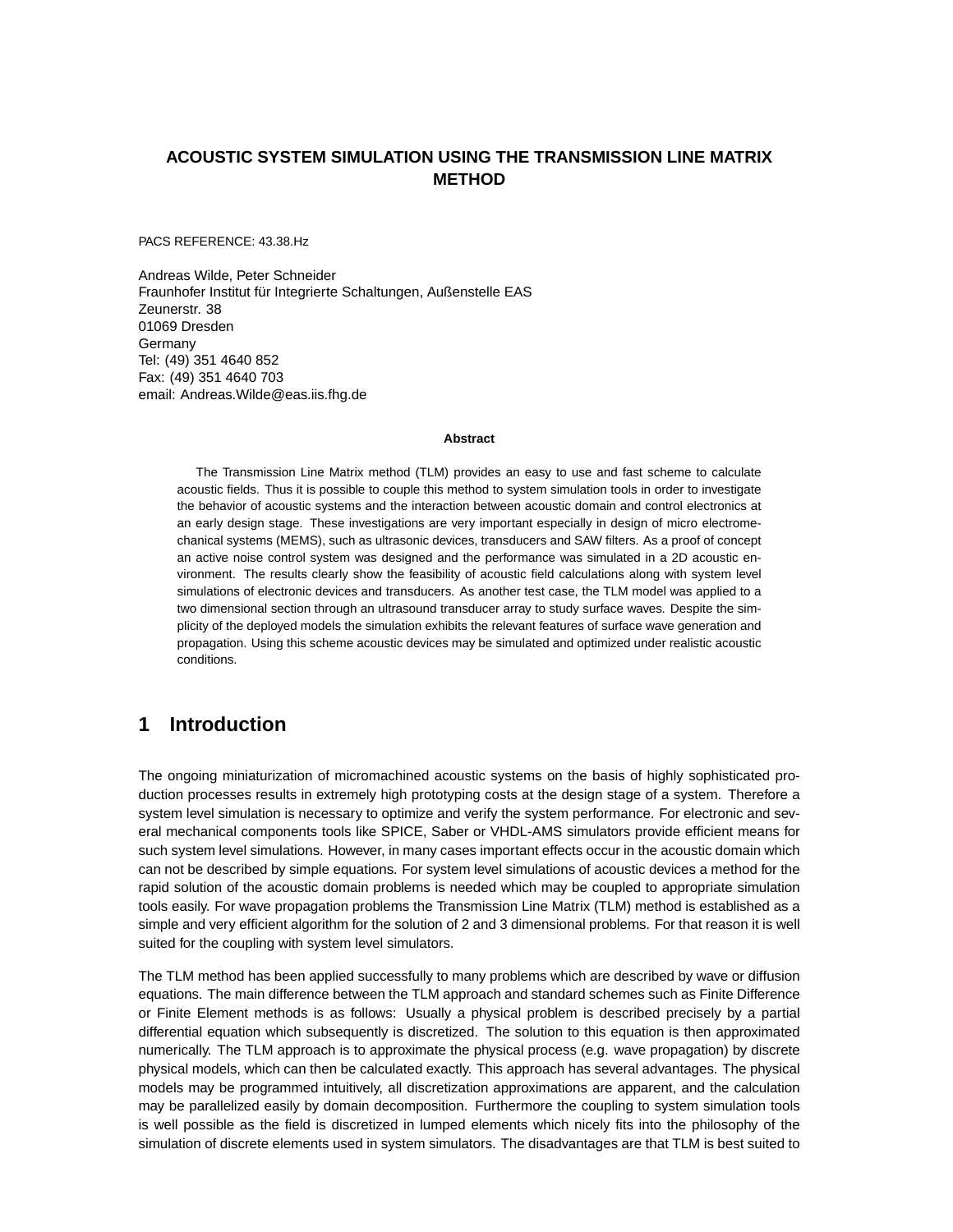equidistant nodes and fixed time steps, which are coupled to the spatial distance of the nodes. However, in recent years TLM was adapted for non-equidistant and curvilinear grids.

In this study the TLM scheme is coupled with the system simulation tool SABER. As a very descriptive example an active noise control system is simulated, which consists of microphones and a loudspeaker situated in an air filled pipe. Sound generated by an artificial source enters the pipe from the left side. The aim is to reduce the sound pressure level at the exit. Here little effort was made to construct an efficient active noise control system, instead the performance of a given system was to be evaluated.

As a further test system an array of capacitive micromachined ultrasound transducers was investigated. The TLM method was used to simulate the generation and propagation of surface waves on the array, which a results of the acoustic coupling of the single transducers. These surfaces occur at locally reacting compliant walls. If the transducer array is used for transmission and reception such as in e.g. in medical diagnostics, these surface waves are unwanted because of their long ring down times and their ability to disturb the measurement of the echo signals.

#### **2 Theory**

The TLM scheme may be introduced using an approach by Kagawa which relies on a physical model for the acoustic field [[1,](#page-5-0) [2\]](#page-5-1). The basic idea is to follow Huygens principle that states, that each point on a wavefront can be considered as a source of secondary wavelets, so that the propagation can be considered as a continuous process of scattering of elementary component waves. The superposition of all scattered (elementary) waves makes up the wave. This mechanism may be discretized as follows: The fluid is replaced by a network of pipes with equal diameters which are joint at fixed distances ∆*x* (see figure [1\)](#page-2-0). The junctions are called nodes. Within the pipes acoustic pressure pulses may travel undisturbed at the speed of sound, i.e. no damping or boundary effects are considered. The diameter of the pipes is assumed to be much smaller than the shortest wavelength of interest so higher order pipe modes are neglected. From this follows, that if a set of acoustic pressure pulses is released at the same time at arbitrary nodes, these pulses travel through the pipes and reach their neighboring nodes after a time interval of  $\Delta t = \Delta x/c_0$  with  $c_0$  being the speed of sound in the pipe. For 2 dimensions, the junction may be seen as a meeting of the pipe carrying the initial, incoming pressure pulse with three outgoing pipes. Thus the acoustic pressure pulse arriving at the node sees an apparent enlargement of the cross section by a factor of three, which means a corresponding change of the impedance. At this impedance mismatch the incoming pressure pulse is reflected with half of the initial amplitude and a reversal of sign, while it is transmitted into the other three pipes with half the initial amplitude and no change of sign (see figure [1\)](#page-2-0). From this point on the process of traveling in the pipes and scattering at the nodes is repeated, with four pulses arriving simultaneously at each node and each scattering into the other three pipes. As the process of scattering and traveling is linear, superposition applies and the net result is the sum of the component effects. The algorithm described above can formally written as follows:

<span id="page-1-0"></span>
$$
f_i(\vec{x} + \Delta \vec{x}_i, t + \Delta t) = S_{ij} f_i(\vec{x}, t)
$$
\n(1)

with  $f_i(\vec{x}+\Delta\vec{x}_i,t+\Delta t)$  representing the amplitude of the pressure pulse that travels from the node at position  $\vec{x}$  to the node at position  $\vec{x} + \Delta \vec{x}_i$  between times  $t$  and  $t + \Delta t$ .  $\Delta \vec{x}_i$  is the vector pointing to the nearest neighbor in the  $i$ -th direction, and  $S_{ij}$  is the scattering matrix

$$
S_{ij} = \frac{1}{2} \left( \begin{array}{rrrr} 1 & 1 & -1 & 1 \\ 1 & 1 & 1 & -1 \\ -1 & 1 & 1 & 1 \\ 1 & -1 & 1 & 1 \end{array} \right)
$$

Because of the simple structure of the scattering matrix equation ([1\)](#page-1-0) may also be written as

<span id="page-1-1"></span>
$$
f_{i^*}(\vec{x} + \Delta \vec{x}_i, t + \Delta t) = \frac{1}{2} \sum_j f_j(\vec{x}, t) - f_i(\vec{x}, t)
$$
 (2)

where *i*<sup>\*</sup> is defined such that  $\vec{x}_i = -\vec{x}_{i^*}$ . The acoustic pressure  $p_{ak}$  and the velocity  $\vec{v}$  are calculated from  $f_i(\vec{x},t)$  applying the following formulae:

<span id="page-1-2"></span>
$$
p_{ak}(\vec{x},t) = \frac{1}{2} \sum_{i} f_i(\vec{x},t) \tag{3}
$$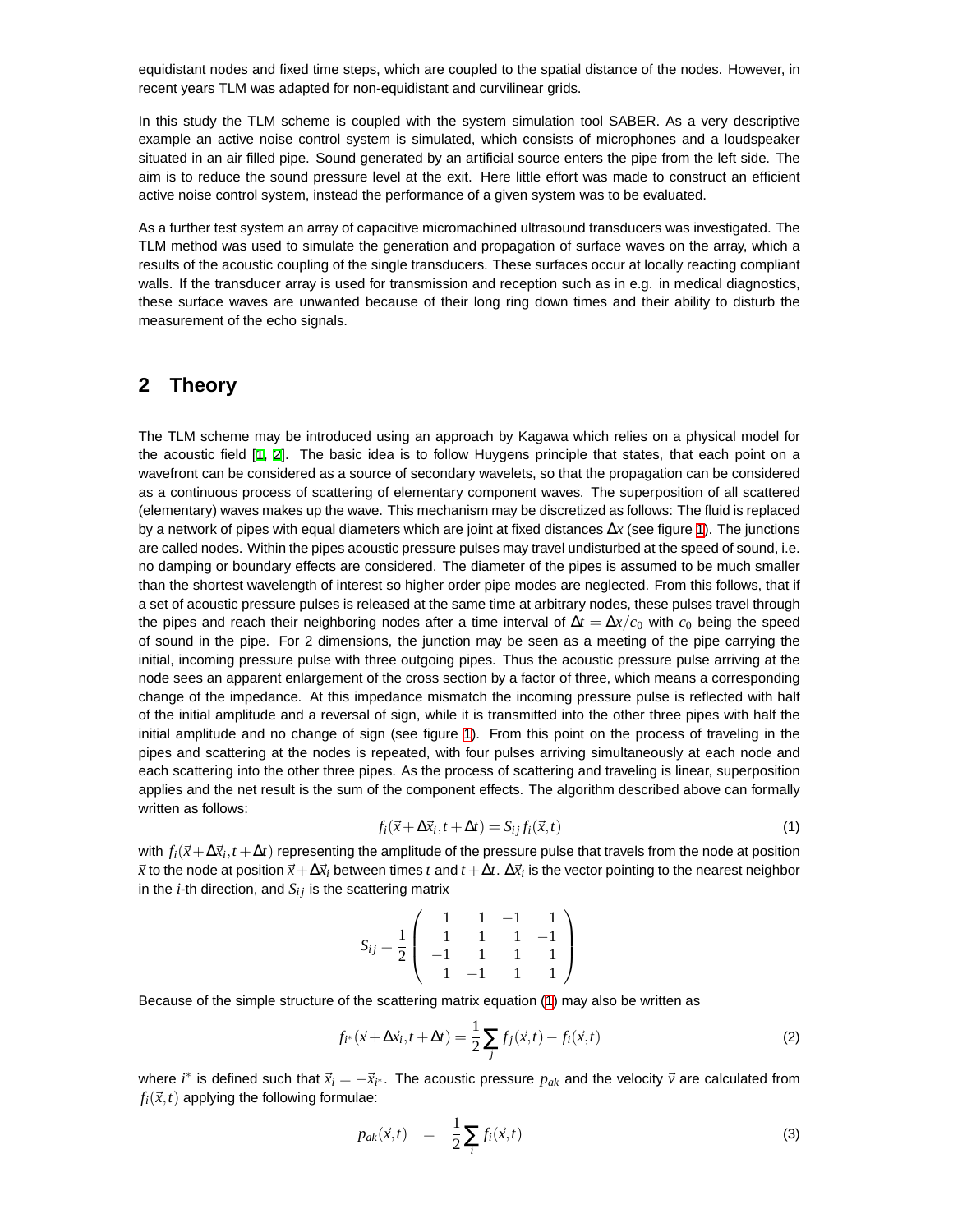

<span id="page-2-0"></span>Figure 1: The acoustic medium is replaced by a network of pipes, in which pressure waves travel. The junctions are called nodes, the vectors  $\Delta \vec{x}_i$  point from one node to the nearest neighbors. The scattering process is depicted in the lower part of the figure.

$$
v_{x,y}(\vec{x} - \frac{\Delta \vec{x}_i}{2}, t - \frac{\Delta t}{2}) = \frac{1}{\rho c^2} \frac{\Delta \vec{x}}{\Delta t} (f_i(\vec{x}i - \Delta \vec{x}_i, t) - f_{i^*}(\vec{x}, t)) \tag{4}
$$

if the  $\Delta \vec{x}_i$  are parallel to the axes of the co-ordinate system. This scheme is numerically equivalent to a second order Finite Difference scheme for the wave equation, which is shown as follows: The acoustic pressure at a position  $\vec{x}$  and time  $t + \Delta t$  is given as

$$
p_{ak}(\vec{x}, t + \Delta t) = \frac{1}{2} \sum_{i} f_i(\vec{x}, t + \Delta t)
$$

Repeated use of eqs.(2, 3) yields

$$
p_{ak}(\vec{x}, t + \Delta t) = \frac{1}{2} \sum_{i} p_{ak}(\vec{x} + \Delta \vec{x}_i, t) - f_{i^*}(\vec{x} + \Delta \vec{x}_i, t)
$$
  

$$
= \frac{1}{2} \sum_{i} p_{ak}(\vec{x} + \Delta \vec{x}_i, t) - p_{ak}(\vec{x}, t - \Delta t) + f_i(\vec{x}, t - \Delta t)
$$

This may be rearranged to give

$$
p_{ak}(\vec{x},t+\Delta t) - 2p_{ak}(\vec{x},t) + p_{ak}(\vec{x},t-\Delta t) = \frac{1}{2}\sum_{i} p_{ak}(\vec{x}+\Delta \vec{x}_i,t) - 2p_{ak}(\vec{x},t)
$$

which equivalent to the corresponding Finite Difference equation if

$$
\frac{\Delta x}{\Delta t} = \sqrt{2}c
$$

This last result means that the speed of wave propagation  $c$  is given by the ratio of the spatial and temporal resolution. Note that the overall wave speed c is lower by the factor  $1/\sqrt{2}$  than the speed of component pressure pulses traveling in the pipes, which is a feature of the method that is surprising when first encountered.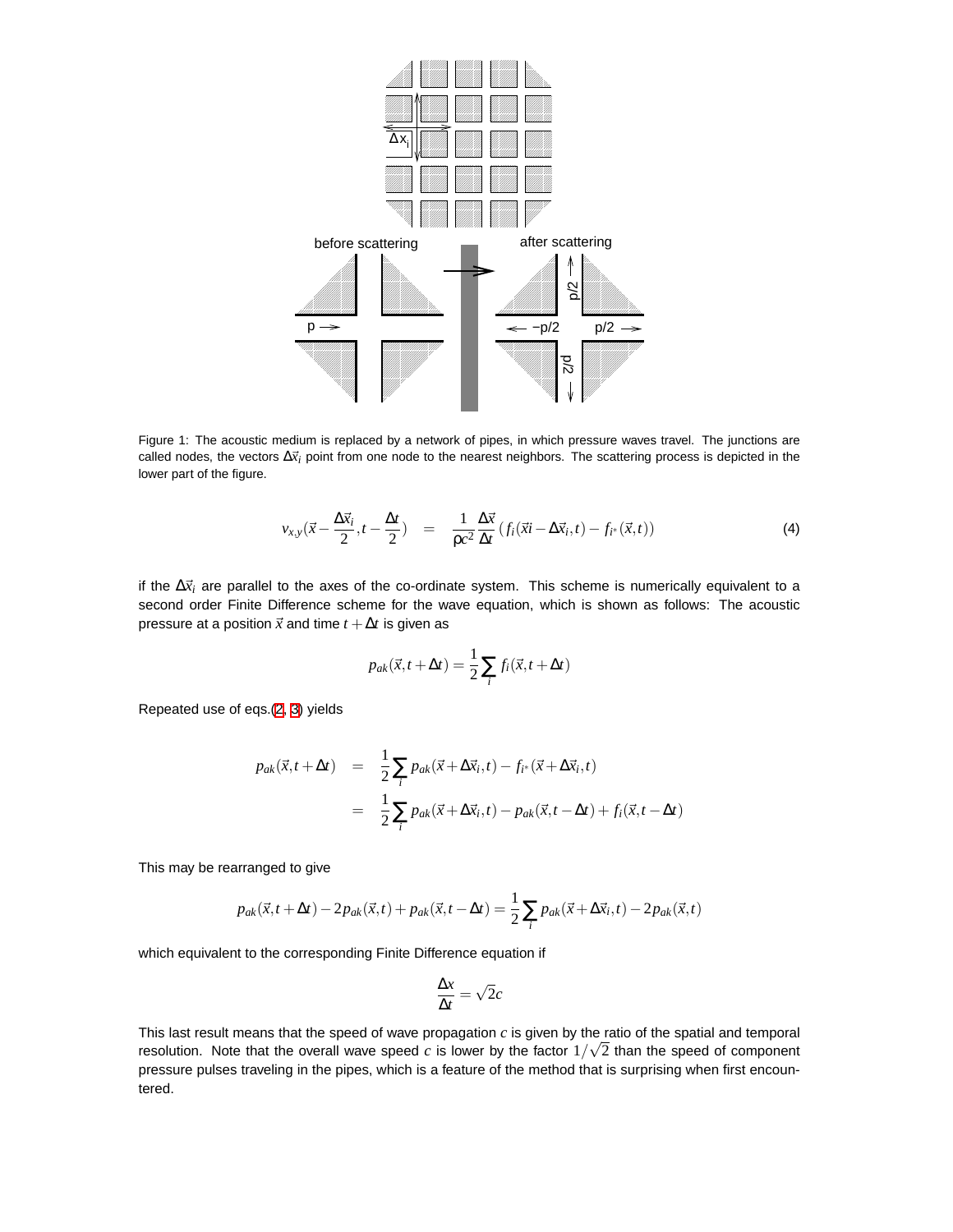

<span id="page-3-0"></span>Figure 2: Equivalent circuit model for the lossless transmission line, which corresponds to the pipes in the TLM mesh.

## **3 Coupling Saber and TLM**

From a theoretical point of view the TLM scheme is well suited for the combination with a system simulator, because an equivalent circuit model exists, which makes the formulation of coupling equations quite easy. The model for the lossless transmission line following Branin [[3\]](#page-5-2) is

$$
Z_0 u(0,t) = P_r(t+\tau) - p(0,t) Z_0 u(d,t) = -P_l(t) + p(d,t+\tau)
$$

where  $u(x,t)$  is the velocity of the fluid,  $Z_0$  is the acoustic impedance and  $p(x,t)$  is the pressure at the corresponding ends of the transmission line at time *t*.  $P_l(t)$  and  $P_r(t)$  are pressure sources as shown in fig. [2](#page-3-0) and correspond to the amplitudes of the pressure pulses given by *f* in the preceding section. The pressures generated by the sources are updated at each time step using

$$
P_r(t+\tau) = 2p(0,t) - P_l(t) P_l(t+\tau) = 2p(d,t) - P_r(t)
$$

Using this equations one is free to choose either the pressure or the velocity as input while the TLM model calculates the complementary values as output. Here, the velocity of the membrane of the loudspeaker was used as input. The resulting force on the membrane of the speaker was calculated as the integral of pressure on the membrane area, which in turn was computed by

$$
p(x,t) = v(x,t)Z_{ak} + f(x + \Delta x, t - \tau)
$$

For the coupling of the system simulator SABER to the TLM model the C interface of the behavioral description language MAST was used. The TLM code was embedded into a MAST model and is called as a foreign routine at equidistant time steps. The step width is equal to the internal TLM time step. To ensure the equidistant call of the TLM model an internal clock signal was created using the MAST statements for event driven models.

### **4 Results**

To evaluate the coupled simulation a well known problem from acoustics - active noise control - was chosen. The test setup consists of a pipe that might be the exhaust of some industrial machinery where sound enters through the left end. The aim is to reduce the amplitude of the sound that leaves the pipe at its right end by generating a complementary sound signal in the middle of the pipe with a suitable loudspeaker. Clearly the performance of this active noise control system is strongly dependent on the geometrical properties of the acoustic environment (dimensions of the pipe and the loudspeaker) as well as mechanical and electrical properties of the transducers and the design of the controlling system that generates the signal applied to the loudspeaker. In this simulation only the influences of the acoustic environment are taken into account. The physical sizes and parameter of the acoustic calculation are given in table [1.](#page-4-0)

For active noise control the pressure signal from microphone is delayed and low pass filtered. Then it is amplified and applied to the speaker, where the velocity of the membrane is taken to be proportional to the electrical signal (ideal loud-speaker). The electrical signal of the loudspeaker is delayed and subtracted from the original microphone signal. This corrected microphone signal is used as input for the forward delay block. For the given setup delaying and filtering was implemented using control blocks from SABER. The next step in design would be to use electrical circuitry for the active noise control.

The special properties of wave propagation in TLM meshes are well described in literature [\[4](#page-5-3), [2](#page-5-1), [5](#page-5-4)] and therefore were not subject to tests in this study.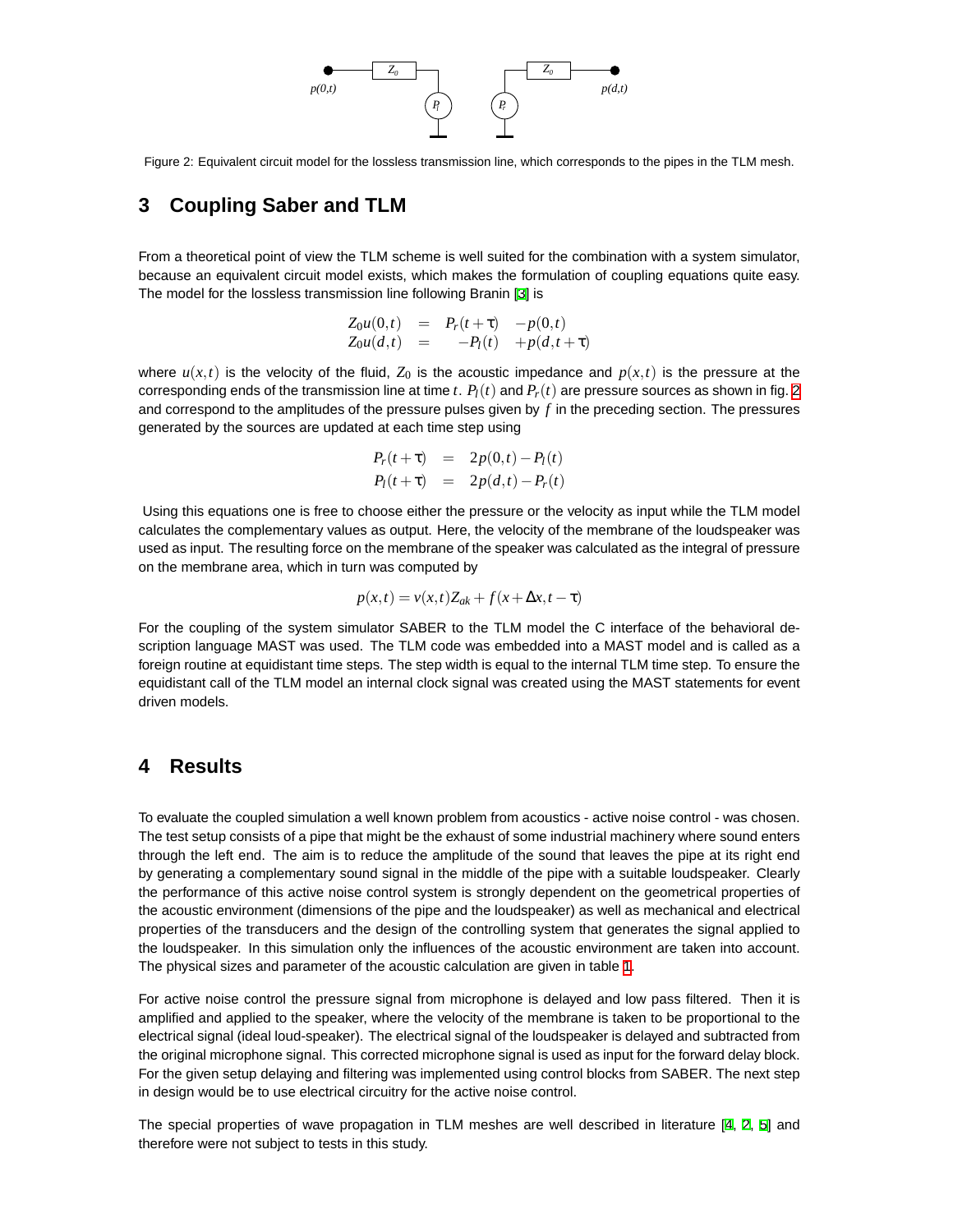| length of pipe                       | 2 <sub>m</sub>         |
|--------------------------------------|------------------------|
| diameter                             | 0.2 <sub>m</sub>       |
| loudspeaker membrane diameter        | 0.2 <sub>m</sub>       |
| distance of microphone from pipe end | 0.2 <sub>m</sub>       |
| speed of sound                       | $340$ m/s              |
| spatial resolution                   | $2 \text{ mm}$         |
| time step                            | 4.2 $\mu$ s            |
| fluid density                        | 1.21 kg/m <sup>3</sup> |
| number of TLM nodes                  | 1000x100               |
|                                      |                        |

<span id="page-4-0"></span>Table 1: Physical parameters of the test setup and the acoustic calculation.



<span id="page-4-1"></span>Figure 3: Power spectral density of Gaussian shaped input impulse and the sound pressure at the exit of the pipe.

To evaluate the method several calculations were performed, where a sound wave was fed into the left end of pipe. The pressure signal calculated at the microphone position was passed to Saber. Inside Saber the controlling system was simulated, which resulted in a calculated velocity of the loudspeaker membrane. This velocity was given to the TLM subroutine which controlled the boundary conditions at the position of the loudspeaker membrane accordingly. No efforts were made to apply more realistic models of the transducers to account for frequency response, membrane weights etc. in order to keep the example simple. However, for further design steps more realistic models of the transducers could be applied easily.

For this simple test case only the time delays and the amplification of the microphone signal had to be adjusted. Furthermore, to prevent oscillations the parameters of the low pass had to be set up.

In order to get sufficient input information a Gaussian shaped pressure pulse was released at the left end of the pipe and the system evolution was calculated for the following 0.02 s. The system performance was monitored by comparison of the power spectral densities of the input pressure pulse to that of the signal at the exit of the pipe (fig. [3\)](#page-4-1).

Significant damping values can be observed below 1 kHz, the maximum damping is about 30 dB.

The calculation of surface waves on a compliant wall requires the surface to be modeled. Here, a very simple approach was used: At each TLM node adjacent to the compliant wall a mass-spring system was used to simulate the local behavior of the wall. The compliance of the spring and the mass were adjusted according to the given values for the membranes of an ultrasound transducer array. The mass spring system was described with an ordinary differential equation which was solved numerically using a semi-implicit Newmark scheme. Fig. [4](#page-5-5) shows a snapshot of the pressure field. After 10% of the membrane on the left were excited a sound wave was released into the fluid, while at surface additional pressure patterns show up, which can be related to surface waves. Further inspection revealed that the surface waves observed in the TLM model satisfy the appropriate dispersion relation. A reference calculation using a FEM-model was in good agreement with the results shown here.